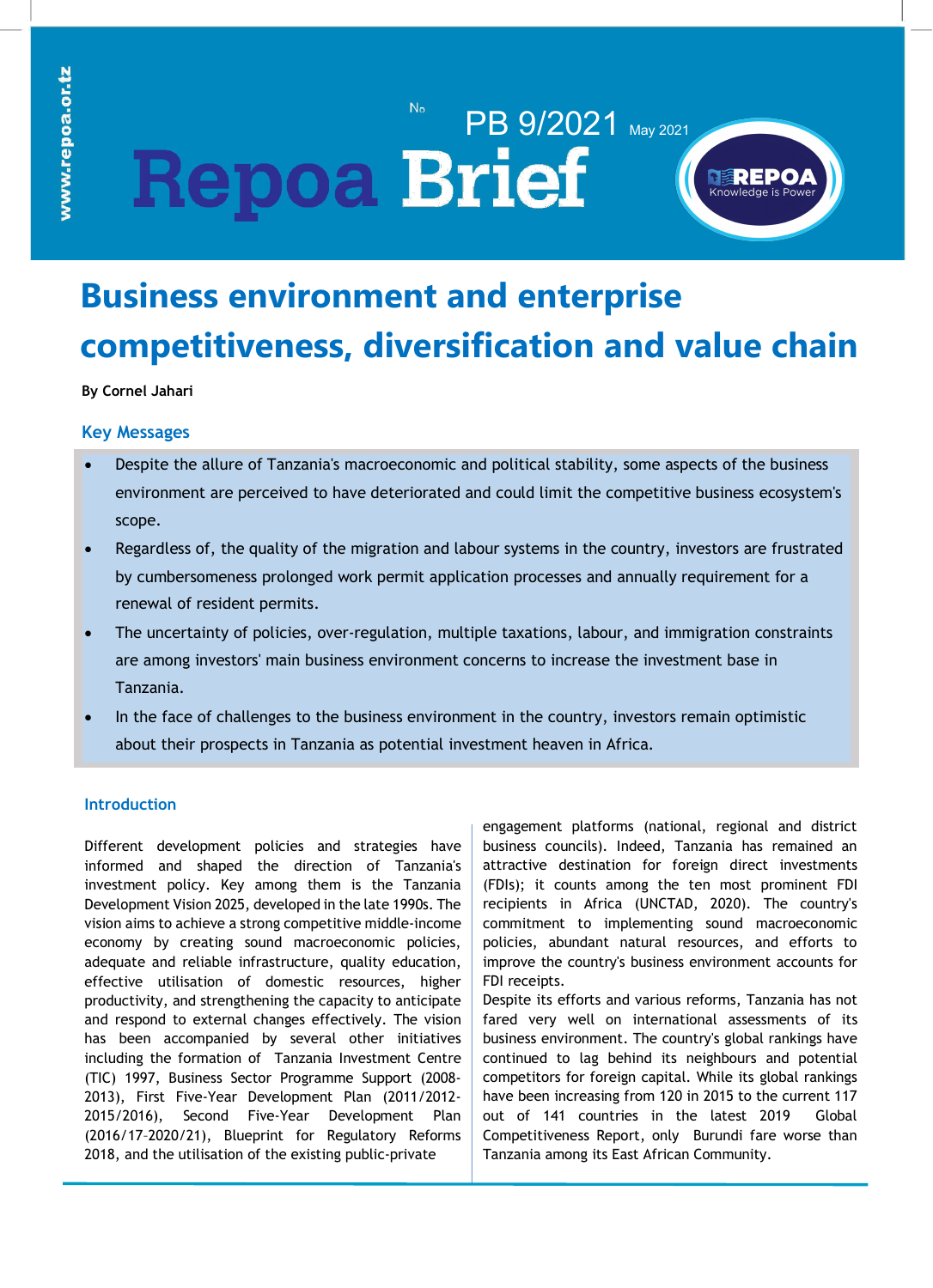In spite of FDI inflows in Tanzania reaching USD 1,1 billion in 2019 (UNCTAD, 2020), private capital developments have been circumscribed by incoherent coordination of private capital and utilisation; unsustainable operations of the private sector, particularly small enterprises; an unfavourable and at times unstable legal and regulatory framework that is necessary for attracting and retaining<br>international capital; incoherent governance international capital; incoherent mechanisms; and unequal access to opportunities.

Further, the sluggish growth of the domestic private sector and adverse dynamics in the national and global economies that have seen overall declines in returns to investments pose considerable challenges to Tanzania's general desirability as an investment destination in the short and medium-term.

This policy brief outlines some key findings from a survey of Nordic firms operating in Tanzania conducted in October and November 2019.

The survey comprised of quantitative and qualitative assessments of perceptions of 105 sampled firms on the business environment. 65 firms responded to the quantitative survey, and a snowball sample of 30 firms yielded 60 per cent response to a qualitative survey.

#### **Findings**

#### **Limited improvement in overall Business Environment**

While the Government of Tanzania began to implement a blueprint for regulatory reforms to improve the business environment since 2018, the firm's perceptions on the business environment did not appear to signal improvements. More than half (54%) of respondents expressed fears about a worsening business environment in the last 12 months (Figure 1, below). A further third of firms (32%) believed there have been no changes, while less than 1 in 10 firms (9%) held a positive view of the business environment.



When asked to qualify their responses, firms drew on their experiences from various business environment features. An overwhelming majority of firms expressed general dissatisfaction with immigration and labour systems (68%), tax administration (63%), and the availability of specialist competencies (62%). Adverse perceptions about the quality of the migration and labour systems are associated with frustrations over perceived cumbersomeness of work permit application processes, while tax administration is associated with the seemingly opaque and sometimes poorly coordinated engagement that TRA has with investors. Furthermore, the firms observed challenges emanating from the presence of multiple revenue levying and regulating authorities—for example, TRA, LGAs and standards agencies—with occasionally overlapping mandates. Such regulatory overload is considered detrimental to the cost of doing business because of the multiple associated taxes, fees, levies, and expenses associated with compliance.

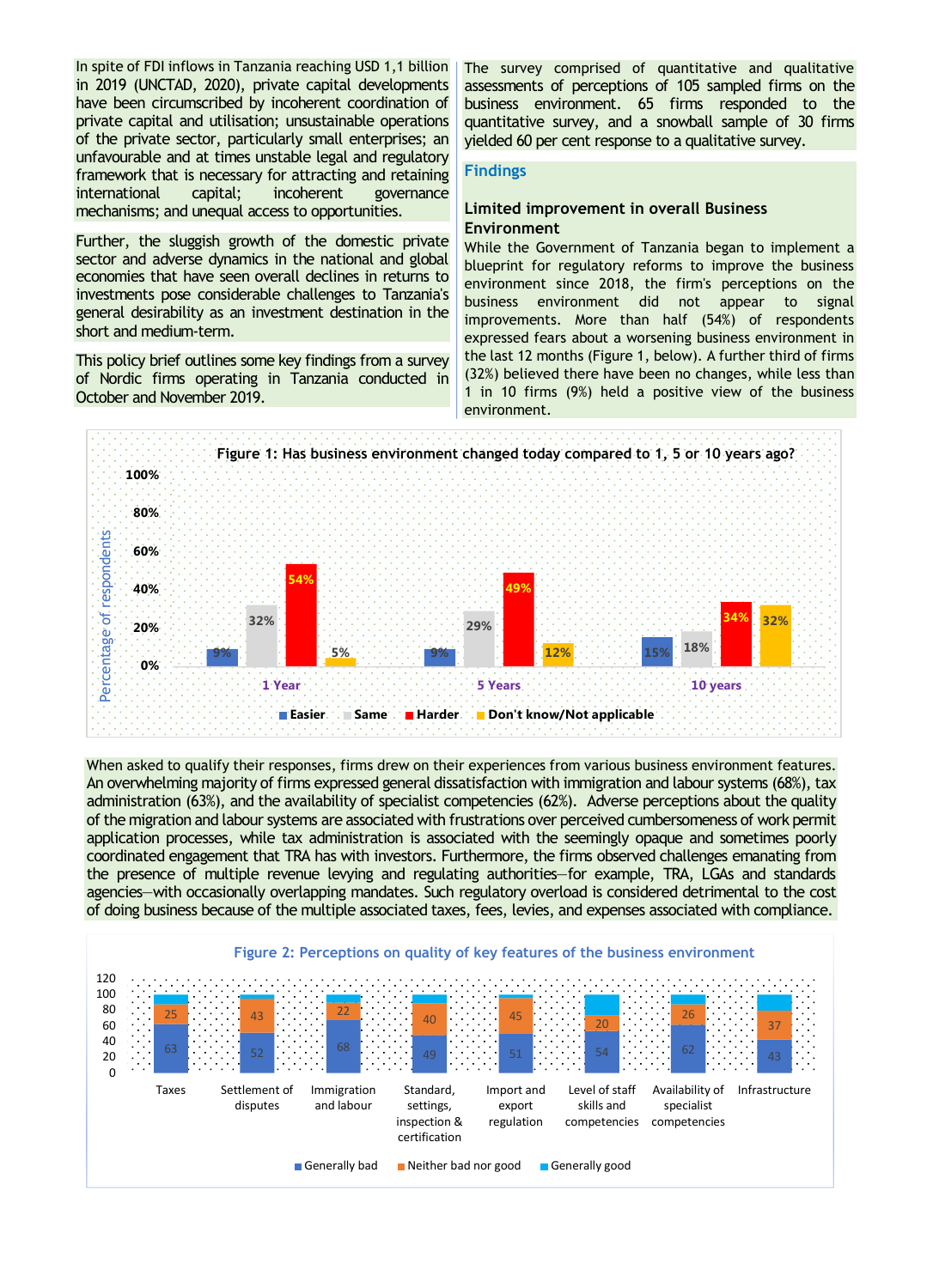#### **Effects of the Business Environment on Firm Performance**

Less than half of companies (43%) made a profit in 2018. Nearly as many companies reported losses (37%) in their operations in 2018 as those that profited from their investment in Tanzania. These perceptions appear to be consistent with acknowledged reversals in the business cycle which saw closures of over10,000 firms between July 2018 and April 2019<sup>1</sup>. As a segment, firms operating in the services sector outperformed their counterparts elsewhere with slightly more than half (53%) recording profits in 2018. There were twice as many profitable firms in this sector as those making losses (26%). Overall, the chances of making a profit vis-à-vis a loss were equally likely for firms in production and manufacturing in 2018. There were more firms in trade recording profits (50%) than losses (30%).



#### **Effects of the Business Environment on Firm Prospects**

A slightly more than one-third of the surveyed firms (40%) remain optimistic towards future business prospects and intend to increase their investment base in the country. Of these firms with positive prospects, about 27% have operated for more than 7 years in the country compared to 16% who operated for less than 7 years.



#### Figure 4: Future investment plans in Tanzania

Nonetheless, a combined third of all firms indicate a desire to either scale down their investment (12%), cease operations (11%) or uncertain about their returns in Tanzania (9%). However, firms that are anticipating to upscale their business desired to enhance efficiency and realise economies of scale; similarly, those seeking to consolidate operations have confidence over the recent policy reforms and investment in infrastructure while those intending to scale-down lamented on the successive deterioration of the business environment.

#### **Conclusions and Policy Recommendations**

Tanzania's vision to be a dynamic and competitive economy is feasible, but this requires further efforts to attract both domestic private investment and FDIs, which will, in turn, create employment and generate income for further economic growth. Sustained economic growth and demonstrated commitment to further business environment reforms continue to provide assurances about Tanzania's prospect as an investment destination and trade gateway provided by its favourable geography and relative peace and political stability. Despite the overall positive outlook, there remain constraints in the business environment that present setbacks to Tanzania in its reputation as an investment haven, including bureaucratic procedures, complex tax regime and administration, corruption, and labour market inefficiencies. Thus, the government's attention to monitoring and enforcing the already initiated reforms and efforts to alleviate such constraints is warranted to ensure that the business regulatory regime supports the contemporary competitive global economic and business domain.

The following recommendations are made from these findings: First, the continued dialogue between the government, regulatory agencies, and the private sector is necessary given their mutual interdependence. These dialogues will help to inform the review and harmonisation of the legal and regulatory environment for the business environment to avoid unforeseen ambiguities and frequent policy adjustments that may have unintended consequences for business performance, competitiveness, and investment attraction.

Second, the government should consider a further review of tax policy and administration for possible